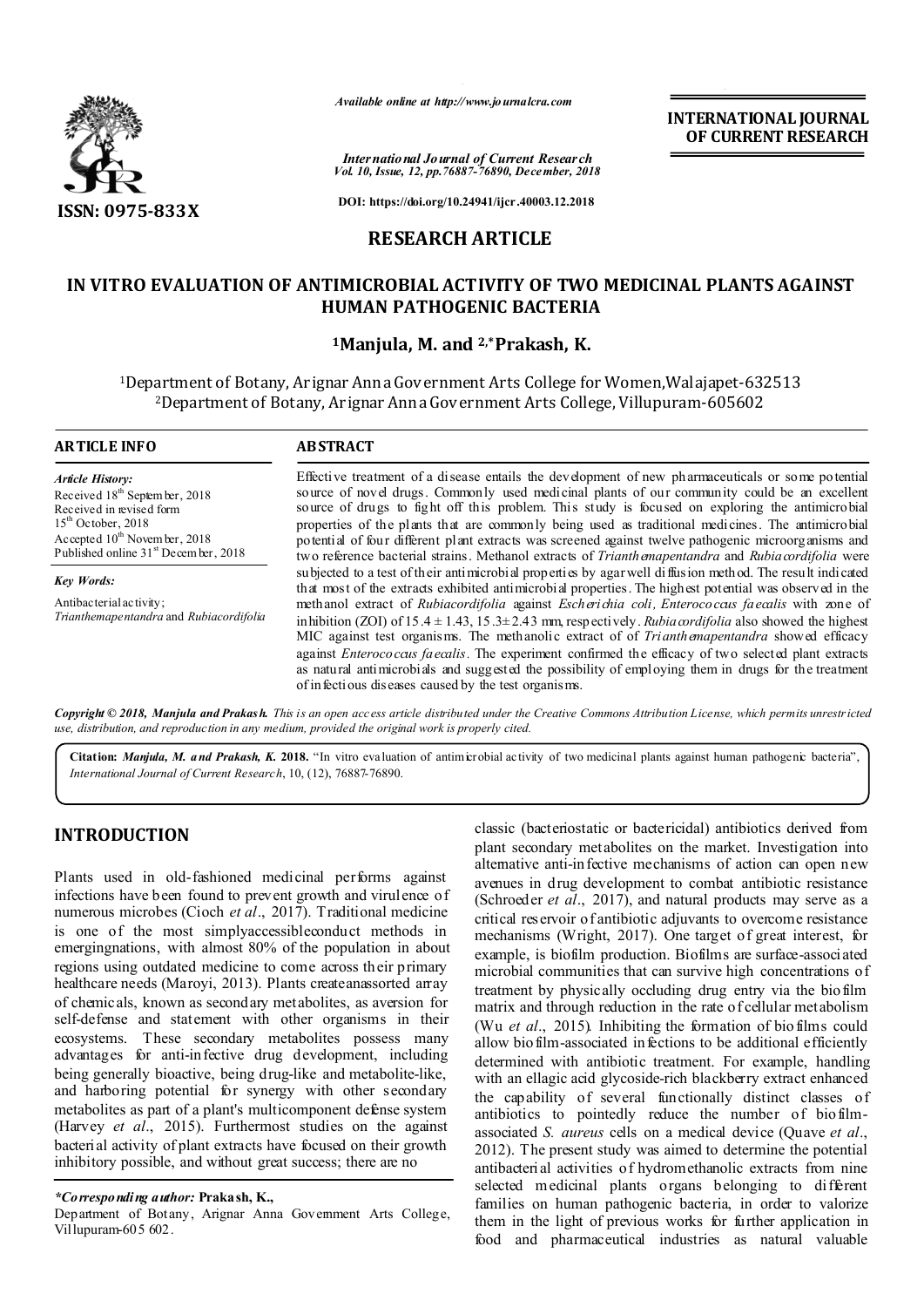products. *Rubiacordifolia* is a perennial, climber with a stem quadrangular, growing up to 12 m long. Roots are perennial, long, cylindrical, and rusty brown in colour Leaves are highly variable, ovate lanceolate, 5-7 nerved, 2-10 cm long and 2-5 cm broad, occurring in whorls of 4-6. Flowers are fragrant, minute, whitish or greenish yellow. Fruit is minute, glabrous, 1-2 seeded, dark purplish or blackish when mature. The roots contain quinones derivative glycosides like rubiadin,1 hydroxy, 2-methoxy anthraquinone, 3-dimethoxy 2<br>carboxy anthraquinone, rubiprasin A.B.C, and other  $carboxvanthraquinone$ , rubiprasin  $A, B, C$ , and phytochemical are mangistin, alizarin, garancin, mollugin, furomollugin specifically contained in root. Powdered dried roots decoction taken internally for the treatment of skin diseases and disorder of spleen, In Siddha and ayurvedic medicine recommended the roots of *Rubiacordifolia* used internally in the treatment of abnormal uterine bleeding, internal and external haemorrhage, bronchitis, rheumatism, stones in the kidney, gall bladder etc (Nadkarni, 2000). The plant is used in the treatment of blood disorders. *Trianthemadecandra* is a prostrate, glabrous, succulent and annual found almost throughout India. The plant belongs to the family Aizoaceae. The leaves are usual fleshy, opposite, unequal, smooth-margined leaves; prostrate growth form; the flowers with five perianth segments; flowers subtended by a pair of bracts; stamens 5 or 10; superior fruit a circumscissile capsule with a winged lid. The whole plant contained flavonoid, Cmethylflavone, tetraterpenoid 1 (Trianthenol), alkaloid trianthemine and sitosteroI- (+)-glucoside and stigmasterol- (+)-glucoside. The whole plant popularly use for skin diseases, wound healing, fever and tooth aches also the bitter roots are used for curing bacterial infections and it's also given in combination with ginger as a cathartic (Jaswanth *et al.,* 2002).

## **MATERIALS AND METHODS**

**Plant material:** The leaves of *Trianthemapentandra* and root of *Rubiacordifolia* were collected from Government siddha medical college, Arumbakkam, Chennai-600 106, Tamilnadu, India. The botanical identification of the plants was done by Dr. Sankaranarayanan, Head, Department of Medicinal Botany. A voucher specimen (GSMC-MB/235 and GSMC-MB/246) was deposited in the herbarium of Department of Medicinal Botany. These plant materials were air-dried at room temperature and powdered. Then 500 g of each powder were macerated in methanol (2.5 l) at room temperature for 48 h. The filtrate was then concentrated under vacuum to give crude extracts from leaves of *Trianthemapentandra* and root of *Rubiacordifolia*. These extracts were stored at room temperature till further use.

**Phyto chemical Analysis:** Phyto chemical analysis was carried out by using the standard procedures to identify the constituents qualitatively in plant extracts, fractions and quantitatively in dried whole plant as described by Edeoga *et al.*

**Bacterial strains:** Antibacterial activities were conducted by Disc Diffusion method and Minimal Inhibitory Concentration Test (MIC) for all the selected plants against pathogenic bacteria (Gram positive and Gram negative). Bacteria used for the determination of antibacterial activities were Gram positive<br>viz: Staphylococcus qureus MTCC 29213. viz; *Staphylococcus aureus* MTCC 29213, *Klebsiellapneumoniae* MTCC 1771 and *Enterococcus faecalis* MTCC 439 and gram negative viz; *Pseudomonas aeruginosa* MTCC 2488, and *Escherichia coli* MTCC 25922.

**Antibacterial assay by Disc Diffusion method:** The antibacterial activity of *Trianthemapentandra*, *Rubiacordifolia*, *Wedilia*was determined by the disc-diffusion method (Velickovic and Smelcerovic, 2003). *S. aureus* and *E***.** faecalis (Gram-positive), *E. coli*, *P. aeruginosa*, and K. pneumoniae (Gram-negative) were grown overnight on Mueller Hinton Agar plates. Young colonies were selected from the plate and suspended with 5 mL of sterile saline (0.9%). The density of the suspension was adjusted to approximately  $3\times10^8$  Colony Forming Units (CFU). A sterile cotton swab was dipped into the inoculum suspension and the swab rotated several times with firm pressure on the inside wall of the tube to remove the excess fluid. The swab was used to inoculate the dried surface of Muller Hinton Agar plate by swabbing over the surface of the agar, rotating the plate approximately by 90°C to ensure an even distribution of the inoculums. Different concentrations (5, 10, 15 and 20 µL/mL) of the methanol and ethyl acetate extracts of the above mentioned plants (1mg of crude extract in 1 mL of methanol) were added on to separate, sterile paper disc of 5 mm diameter. Thereafter, the discs were allowed to dry. Each of these disc were tapped gently down onto the agar to provide uniform contact. The plates were incubated at 37 °C for 24 hours. Clear zones of inhibition was measured and calculated.

**Minimum Inhibitory Concentrations (MICS):** The minimum inhibitory concentrations were estimated using the dilution method (Sathyabama *et al.,* 2011). The bacterial strains were grown in Mueller Hinton Broth until they reached their exponential phase with an *A*560 of 0.8, representing  $3\times10^8$  CFU/mL. Different concentrations (5, 10, 15 and 20 µL/mL) of the methanol extracts from the leaves of *Trianthemapentandra* and root of *Rubiacordifolia*, (1mg of crude extract in 1 mL of methanol and ethyl acetate) were added on to separate test tubes. Each test tube contained 4 mL of Muller Hington Broth inoculated with 0.5 mL bacterial suspension at a final concentration of  $10^8$  CFU/mL. The tubes containing 4.5 mL of bacterial inoculates and 0.5 mL of 7% methanol and 7% ethyl acetate were used as bacterial control. The treated bacterial cultures were incubated for 18 hours at 37°C. The growth suppression of the bacterial cultures was determined by measuring the absorbance at *A*560 nm.

**Thin Layer Chromatography:** Thin layer chromatography of the aqueous methanol extract from the leaves *Trianthemapentandra* and root of *Rubiacordifolia* was executed using standard procedures (Markham, 1975). The aqueous methanol extract was placed carefully in precoated aluminum silica gel 60 F, Merck  $F_{254}$  using a microcapillary tube. The spots were allowed to dry for few minutes and TLC plate was placed in the solvent mixture (Toluene, Acetone and Formic acid in the ratio of 6:6:1). After running the experiment, the TLC plates were dried and observed under UV at 240 nm and 360 nm in a UV TLC viewer. The Rf value of the spots was calculated by using the standard formula, Distance travelled by solute Distance travelled by solvent

### **RESULT AND DISCUSSION**

**Phytochemical screening:** The phytochemical screening of the aqueous methanol extract of *Trianthemapentandra* and *Rubiacordifolia* studied presently showed the presence of alkaloids, flavonoids, phenol, Terpenoids, glycosides and saponin, and absence of glycosides and Terpenoid (Table -1).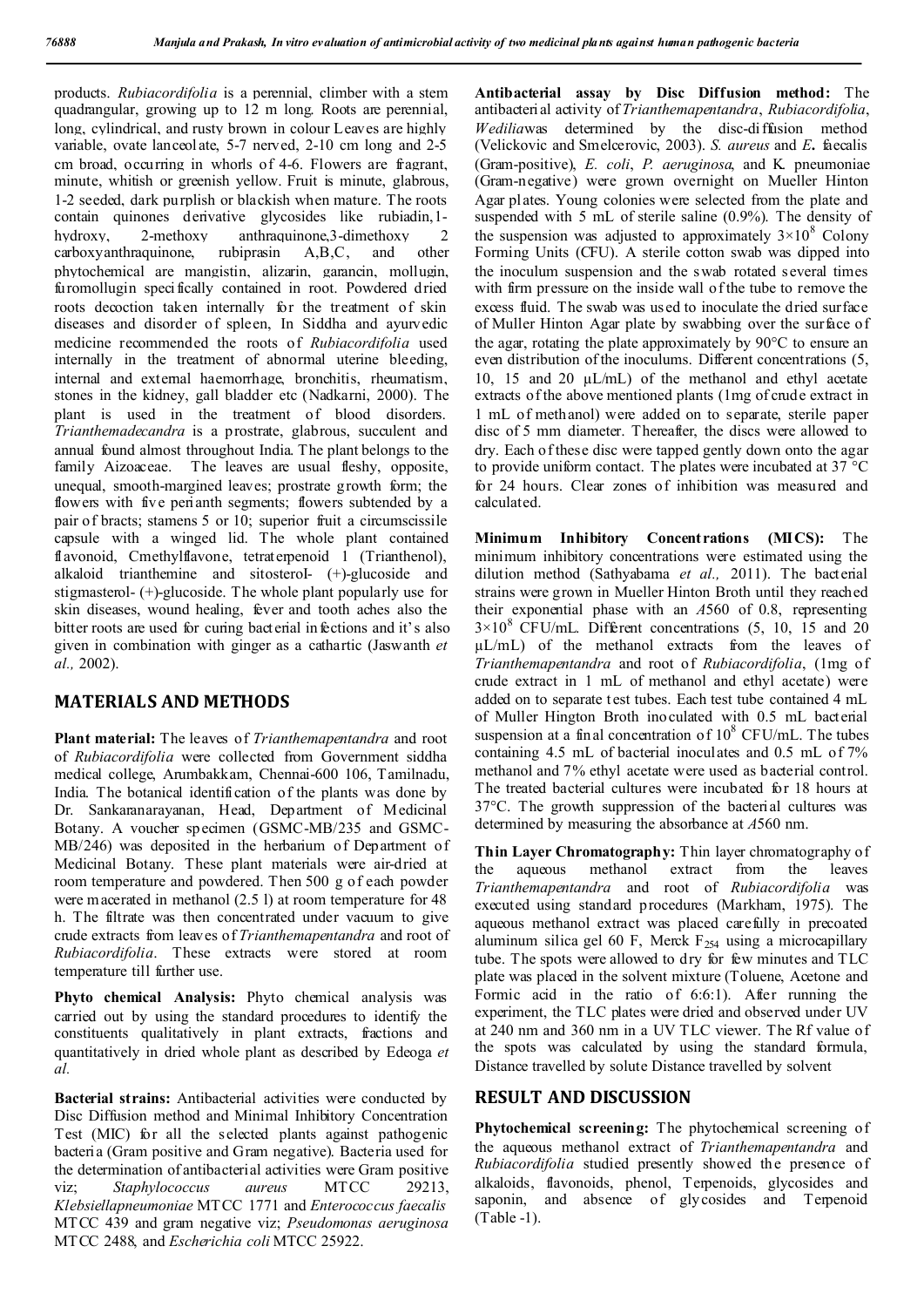| Sl.No. | Phy tochemical<br>Constituents  | Observation                  | Aqueous methanol extract of<br>Trianthemapentandra | Aqueous methanol extract of<br>Rubiacordifolia |
|--------|---------------------------------|------------------------------|----------------------------------------------------|------------------------------------------------|
|        | Alka loids                      | Orange $/$                   | $^{+}$                                             | $^{+}$                                         |
|        | Dragendorff's test<br>$\bullet$ | red precipitate              |                                                    |                                                |
|        | Mayers test                     | Cream pie ppt                | $^{+}$                                             | $^{+}$                                         |
| 2.     | <b>Flavonoids</b>               | Intense y ellow colour       | $^{+}$                                             | $^{+}$                                         |
|        | • Alkalai Reagent               | Precipitate formed           |                                                    |                                                |
|        | Lead aceate test                |                              | $^{+}$                                             | $^{+}$                                         |
| 3.     | <b>Glycosides</b>               | Pinkcolour (Ammonia layers)  | ۰                                                  |                                                |
|        | Keller-Killiani test<br>٠       |                              |                                                    |                                                |
| 4.     | Tannin                          | Blue-black colour            | $^{+}$                                             | $^{+}$                                         |
|        | $\bullet$ FeC <sub>k</sub> test |                              |                                                    |                                                |
| 5.     | <b>Saponins</b>                 | Foam                         | $^{+}$                                             | $^{+}$                                         |
|        | • Frothing test                 |                              |                                                    |                                                |
| 6.     | <b>Terpenoids</b>               | Reddish brown colour<br>ring |                                                    |                                                |
|        | Salkows ki test                 | formed in interface          |                                                    |                                                |
| 7.     | Polyphenols                     | Raddish blue                 | $\hspace{0.1mm} +$                                 | $^{+}$                                         |
|        | Ferrozine test<br>$\bullet$     |                              |                                                    |                                                |
| 8.     | Anthocyanin                     | Pinkcolor in ammonia layer   | $\hspace{0.1mm} +$                                 | $^{+}$                                         |
|        | Ammonia test                    |                              |                                                    |                                                |

#### **Table-1. Phytochemical screenings of aqueous methanol extract of** *Trianthemapentandra and Rubiacordifolia*

**Table 2.The antibacterial activity of methanol leaves extract of** *Trianthemapentandra* **disc diffusion method**

| Pathogenic bacteria    | Methanol leaves extract of T. pentandra Zone of inhibition $(mm)^{a}$ |                                                                                   |                 |                 |                 |  |
|------------------------|-----------------------------------------------------------------------|-----------------------------------------------------------------------------------|-----------------|-----------------|-----------------|--|
|                        | Positive control 10 µl Ampicillin                                     | Different concentrations of methanol leaves extract of W. trilobata ( $\mu$ 1/ml) |                 |                 |                 |  |
|                        |                                                                       | ` Աւ                                                                              | 10 ul           | 15 ul           | $20 \text{ ul}$ |  |
| Staphy lococcus aureus | $12.4 \pm 1.8$                                                        | $7.6 \pm 1.46$                                                                    | $10.3 \pm 2.3$  | $12.4 \pm 1.46$ | $13.4 \pm 1.32$ |  |
| Escherichia coli       | $11.3 \pm 1.6$                                                        | $7.3 \pm 1.28$                                                                    | $8.9 \pm 1.78$  | $10.8 \pm 1.78$ | $12.4 \pm 1.78$ |  |
| Enterococcus faecalis  | $10.5 \pm 1.9$                                                        | $8.3 \pm 1.46$                                                                    | $10.2 \pm 1.63$ | $11.6 \pm 0.89$ | $13.4 \pm 2.78$ |  |
| Klebsiellapneum oniae  | $11.9 \pm 2.1$                                                        | $8.6 \pm 0.89$                                                                    | $10.5 \pm 1.47$ | $11.7 \pm 1.47$ | $12.7 \pm 1.89$ |  |
| Pseudomonas aeruginosa | $10.8 \pm 2.3$                                                        | $7.5 \pm 1.36$                                                                    | $9.8 \pm 2.46$  | $10.9 \pm 2.12$ | $12.1 \pm 1.63$ |  |

a The inhibitory diameter was measured by means of calipers. All the assays were duplicated, and the mean values were recorded.

**Table 3.The antibacterial activity of methanol leaves extract of** *Rubiacordifolia* **disc diffusion method**

| Pathogenic bacteria     | Methanol leaves extract R. cordifolia Zone of inhibition $(mm)^{4}$ |                                                                                     |                 |                 |                 |
|-------------------------|---------------------------------------------------------------------|-------------------------------------------------------------------------------------|-----------------|-----------------|-----------------|
|                         | Positive control $10 \mu l$ Ampicillin                              | Different concentrations of methanol leaves extract of E. sonchifolia ( $\mu$ 1/ml) |                 |                 |                 |
|                         |                                                                     | 5 ul                                                                                | 10 ul           | 15 ul           | 20 ul           |
| Staphy lococcus aureus  | $12.4 \pm 1.8$                                                      | $8.1 \pm 0.24$                                                                      | $11.2 \pm 2.78$ | $12.8 \pm 2.12$ | $14.8 \pm 1.70$ |
| Escherichia coli        | $11.3 \pm 1.6$                                                      | $9.3 \pm 1.68$                                                                      | $12.1 \pm 1.69$ | $13.2 \pm 1.69$ | $15.4 \pm 1.43$ |
| Enterococcus faecalis   | $10.5 \pm 1.9$                                                      | $9.2 \pm 1.47$                                                                      | $11.7 \pm 1.89$ | $13.0 \pm 0.98$ | $15.3 \pm 2.46$ |
| Klebsiellapneum oniae   | $11.9 \pm 2.1$                                                      | $8.4 \pm 1.26$                                                                      | $10.9 \pm 1.63$ | $12.7 \pm 2.64$ | $14.3 \pm 0.56$ |
| Pseudom onas aeruginosa | $10.8 \pm 2.3$                                                      | $8.3 \pm 1.89$                                                                      | $10.5 \pm 0.89$ | $12.4 \pm 1.63$ | $14.5 \pm 0.36$ |

a The inhibitory diameter was measured by means of calipers. All the assays were duplicated, and the mean values were recorded.

Accordingly Phytochemical analysis revealed the presence of secondary metabolites that include alkaloids, flavonoids, saponins, and anthraquinones in *Rubiacordifolia* root extract.

**Tlc Finger Print:** The methanol root extracts of *R. cordifolia* and leaves of *Trianthemapentandra* spotted on the TLC plates precoated with silica gel- G with best resolving solvent system showed four and five prominent spots respectively. Therefore the extracts subjected to column chromatography over silica gel, using different solvent systems fractions of mixtures were eluted.

**Antimicrobial activity:** The results of this study are an influence to the two medicinal plants parts that are used in Indian traditional medicine. Their antimicrobial properties to fight gainst various bacterial infections have been reported in several studies. The present outcomes of antimicrobial potential of methanol, extract of *Trianthemapentandra*, *Rubiacordifolia* against five pathogenic microorganisms K. pneumoniae**,** *E. coli,* E. faecalis, *S. aureus* and *P. aeruginosa* are shown in Table-2. The one investigated extracts exhibited considerable antimicrobial effects against all tested microorganisms. Maximum antibacterial activity was observed in *R. cordifolia* against *E. coli,* E. faecalis*,* while sensible

activity was observed in *T.pentandra* against *E. coli* and *P. aeruginosa*. The highest activity of methanol extract of *R. cordifolia* was observed against *E. coli,* E. faecalis and *S. aureus* with inhibition zone of  $15.4 \pm 1.43$ ,  $15.3 \pm 2.43$ ,  $14.8 \pm 1.43$ 1.70mm respectively. This is in agreement with the earlier studies of antimicrobial activity of isolated compound Rc III-Hydroxy - 1- methyl -2 anthraquinone from the root of *R. Cordifolia* was active only against phytopathogen have been recorded (Naidu *et al*., 2009). In the present study, antibacterial potential may be attributed to bioactive components present in the plant. Previously Nawaz *et al*., 2001 proved Tetraterpenoidtrianthenol and chloroform extract of plant both showed antifungal activity. The use of this herb has been reported in Indian traditional system of medicine, and currently its application is receiving wide spread attention. In this statement, methanol extract of both plants were found excellent against both gram positive and negative associated bacteria.

**Minimum Inhibitory Concentration (Mic):** Results for the extracts and fractions are displayed in Graph-1 and 2. The methanol extract with best activity was chosen and fractionation was done.